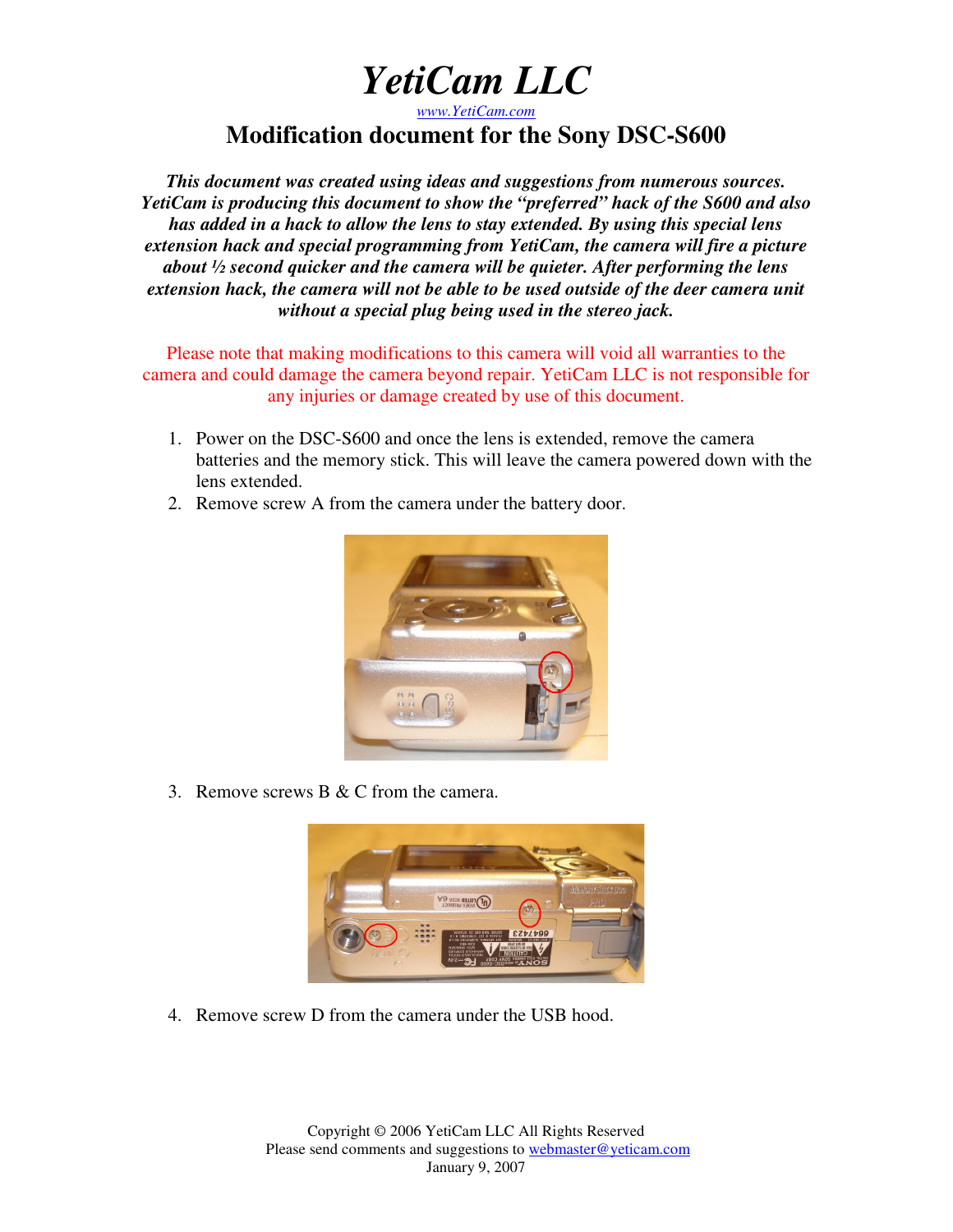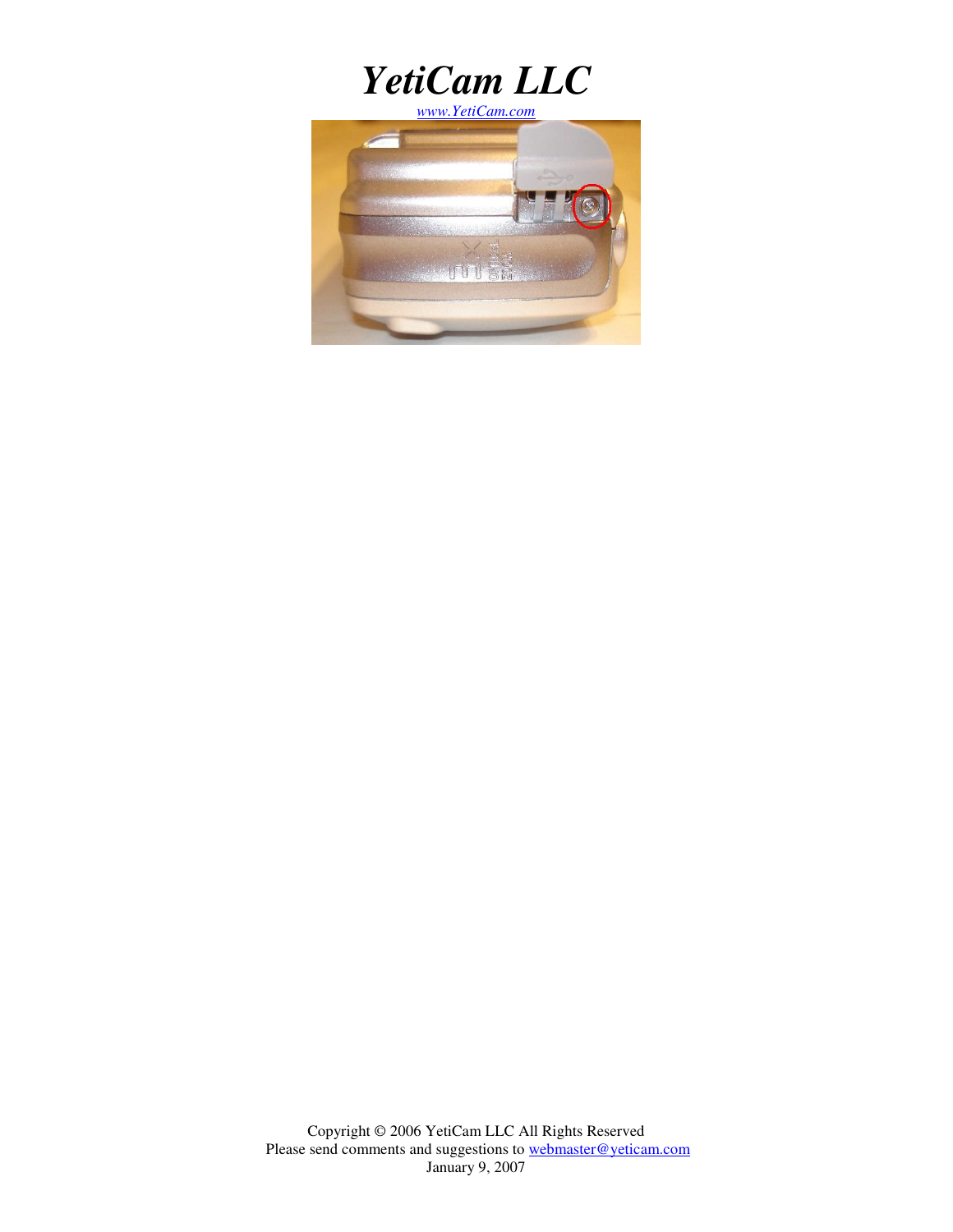*www.YetiCam.com*

5. Carefully remove the back cover from the front by prying the two sides apart. Once apart use some tape to secure the LCD display to the camera and keep it from flopping around and causing damage to the cable.



6. Remove the screw from the cover protecting the power switch and the shutter switch.



7. Pry the switch cover out from the USB connector a little bit without breaking the cover.

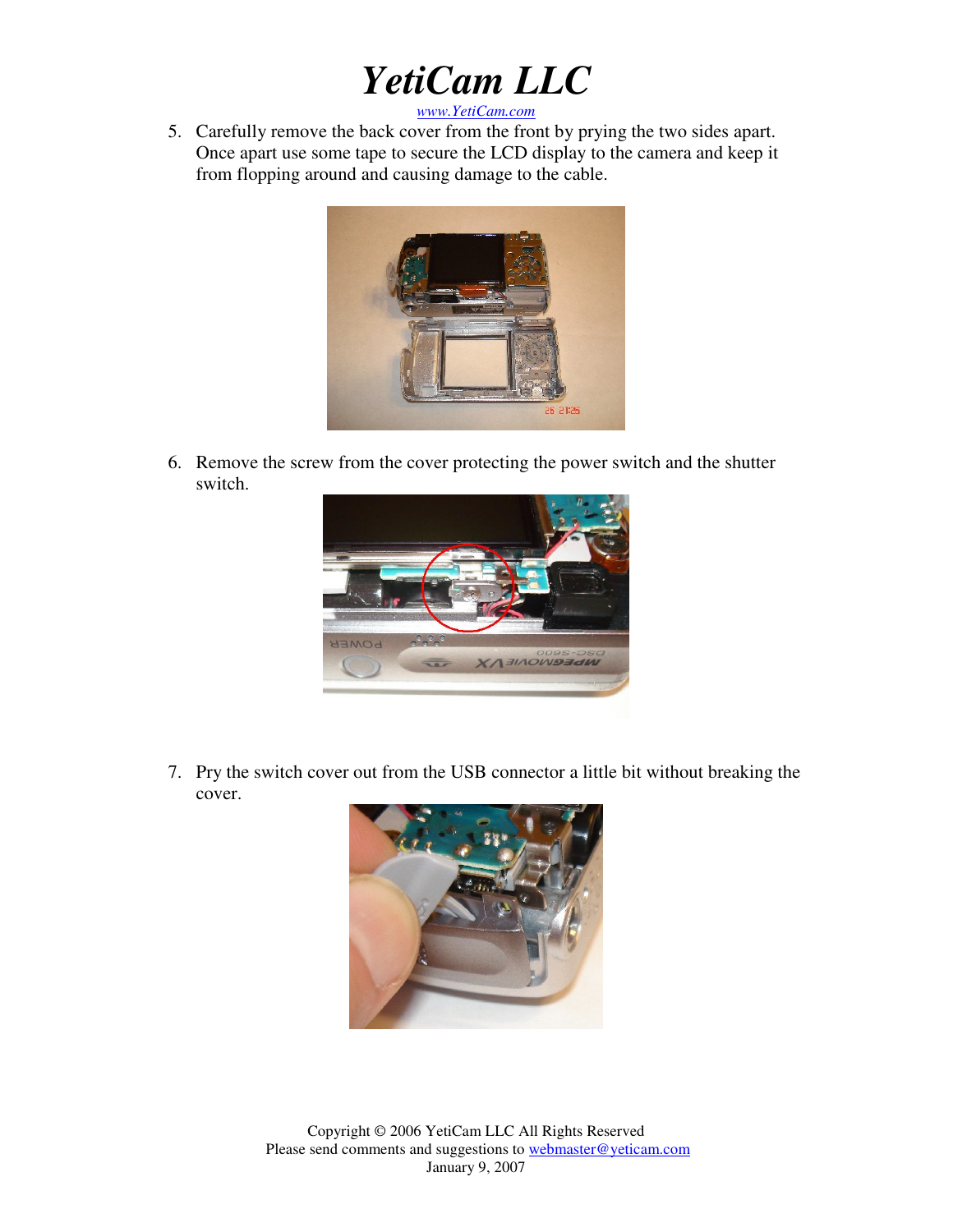*www.YetiCam.com*

8. Now separate camera circuit boards from the front camera case to allow the switch cover to be removed.



9. Once the switch cover is loose of the front cover, remove the circuit board from the cover by gently prying the plastic securing tab.

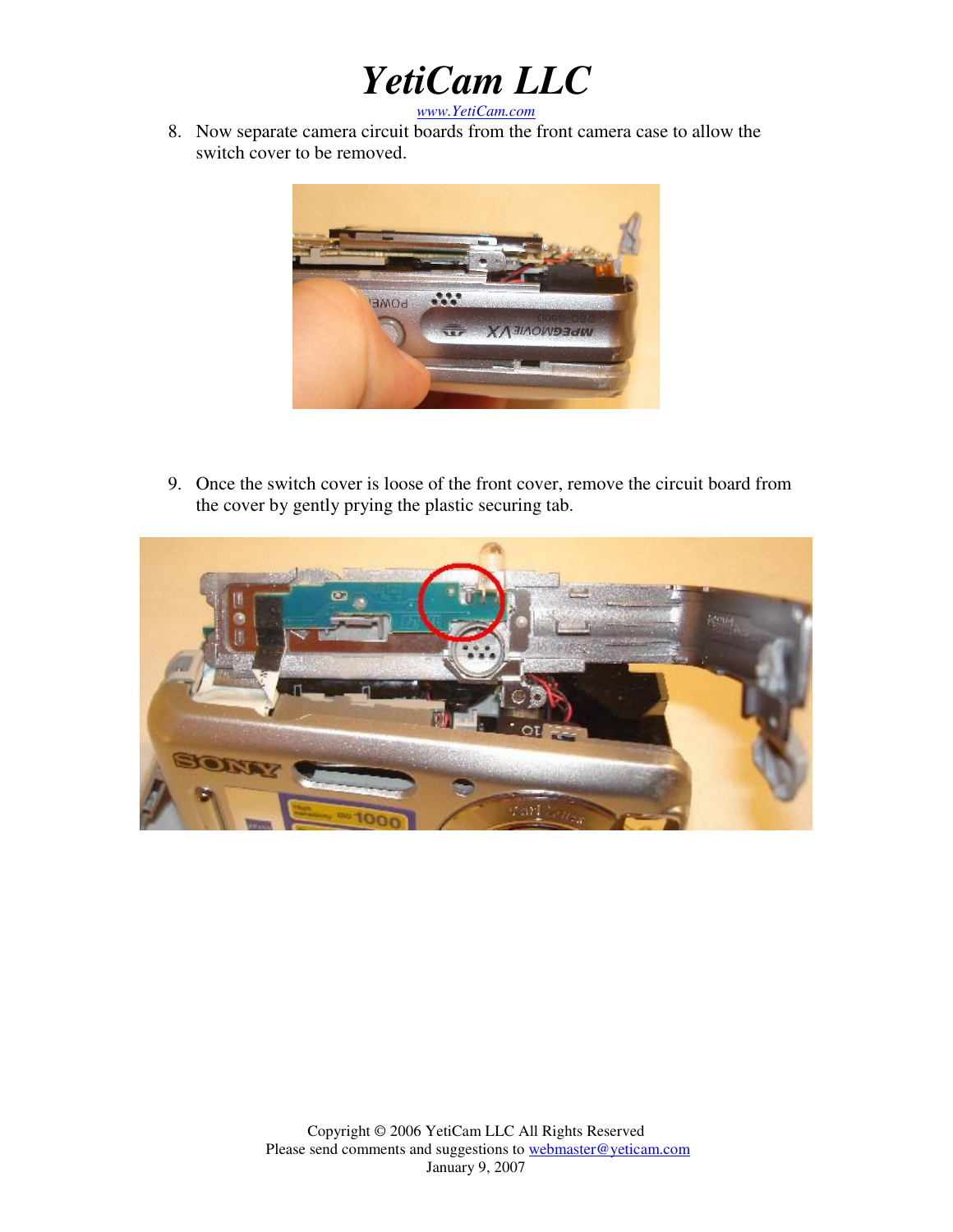*www.YetiCam.com*

10. The circuit board is now exposed and the contacts are ready to be soldered to.



11. Add the Power Wire (P contact on the control board) to the contact shown on the right and add the Shutter Wire (S contact on the control board) to the contact shown on the left being careful to not span the solder from the metal contact to the switch cover.

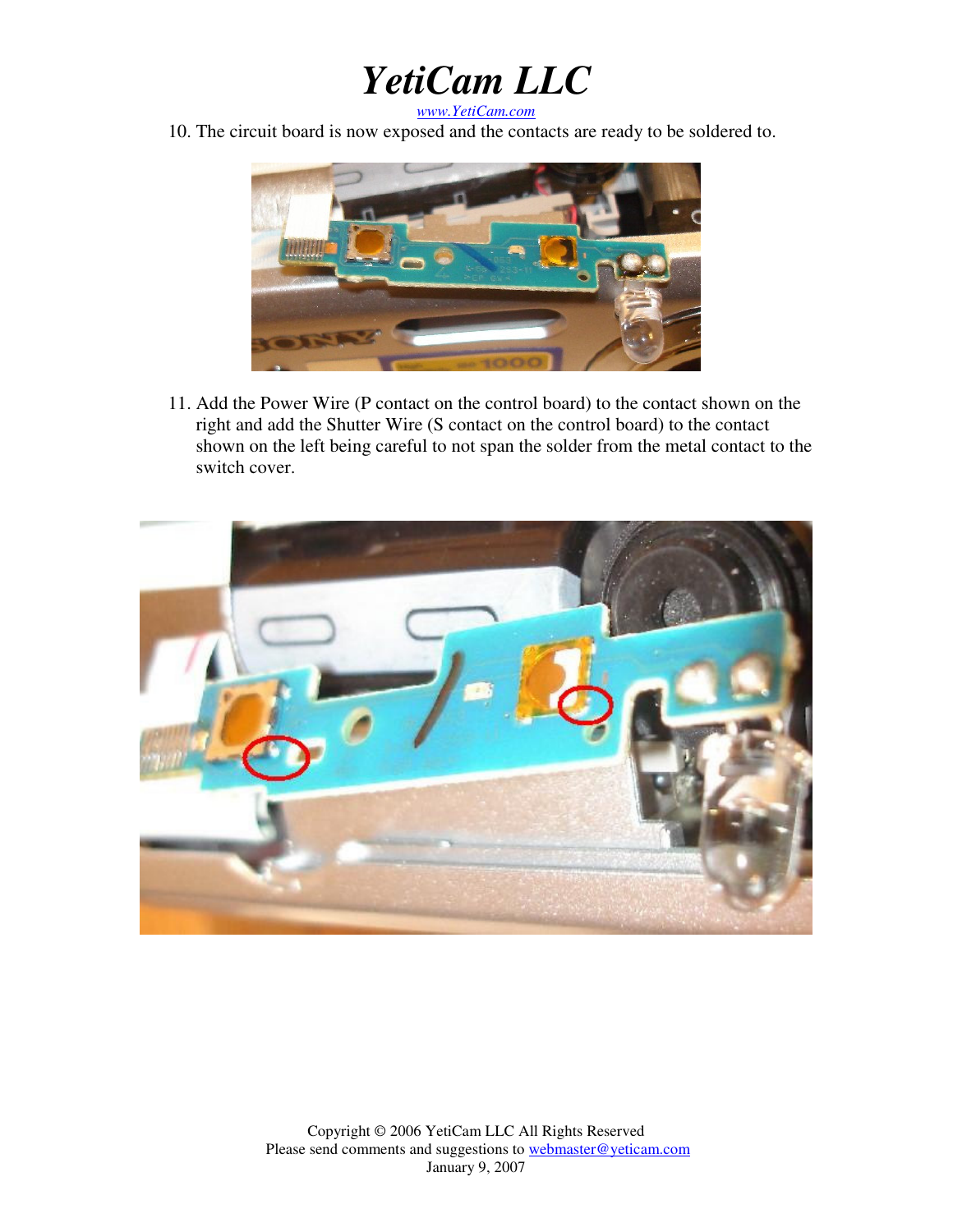

12. Solder a common wire to the PC contact on the control board to contacts for the metal USB hood.



- 13. The next few steps will be required if the shutter cover and/or lens assembly will be hacked to disable them. If these hacks will not be made, the camera can now be reassembled.
- 14. To disable the shutter motor cover, the power circuit to the shutter cover motor will need to be disabled by heating up the solder joint on the black wire shown in the yellow circle below and removing the wire. Once the black wire is removed, tape it up with electrical tape and the shutter motor will be disabled.

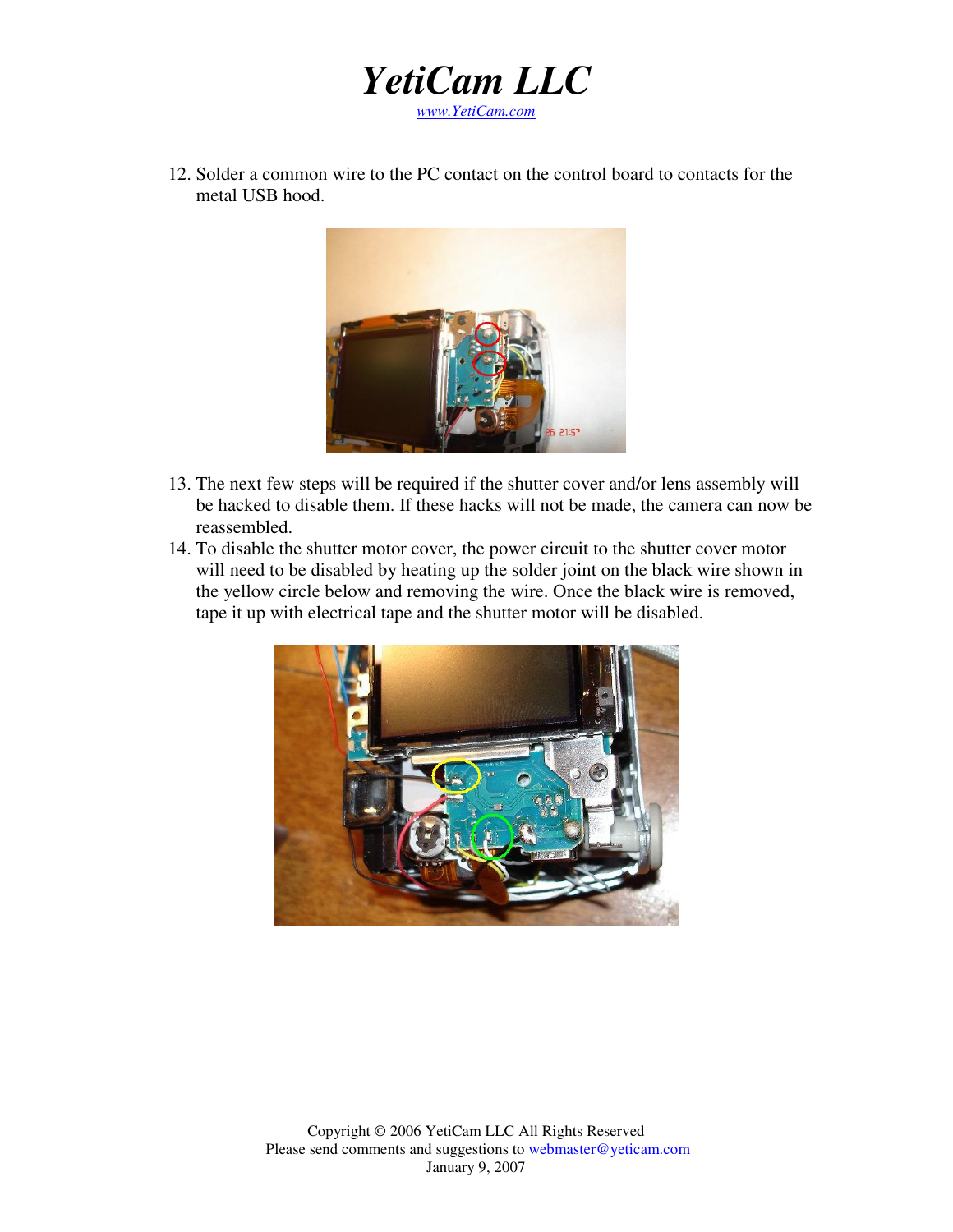*www.YetiCam.com*

15. To decrease lens movement and increase the speed of the camera (special S600 fast chip required) the lens cover switches will need to be disabled by heating up the solder joint on the white wire shown in the green circle below and removing the wire. Once the white wire is removed, tape it up with electrical tape and the solder a 30 AWG wire in its place that will be connected to the SC contact on the control board.



16. Route the wires out of the camera and reassemble the camera by reversing the steps shown here. The recommended exit method with the wires is to a stereo jack assembly that can be inserted into the tripod connector hole. The tripod connector can be removed by removing the screw shown.



- 17. The camera should be wired to the YetiCam board with the following connections:
	- a. Camera's Power wire should go to the Red Wire on the 4 conductor cable (the P pin).
	- b. Camera's Shutter wire should go to the Green Wire on the 4 conductor cable (the S pin).
	- c. Camera's common wire should go to the Black wire on the 4 conductor cable (the PC pin).

Copyright © 2006 YetiCam LLC All Rights Reserved Please send comments and suggestions to webmaster@yeticam.com January 9, 2007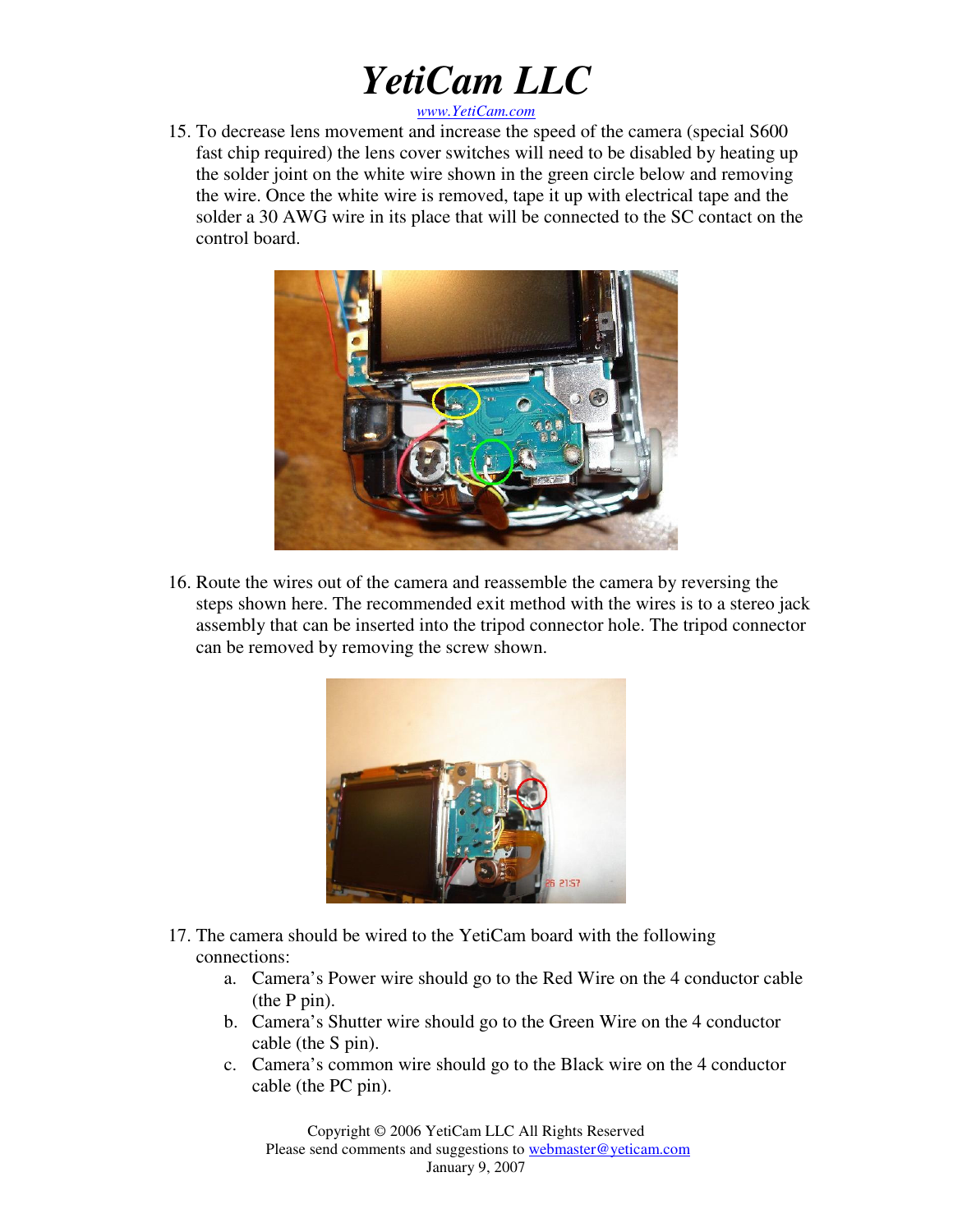*www.YetiCam.com*

d. Camera's lens cover switch wire should go to the White wire on the 4 conductor cable (the SC pin).